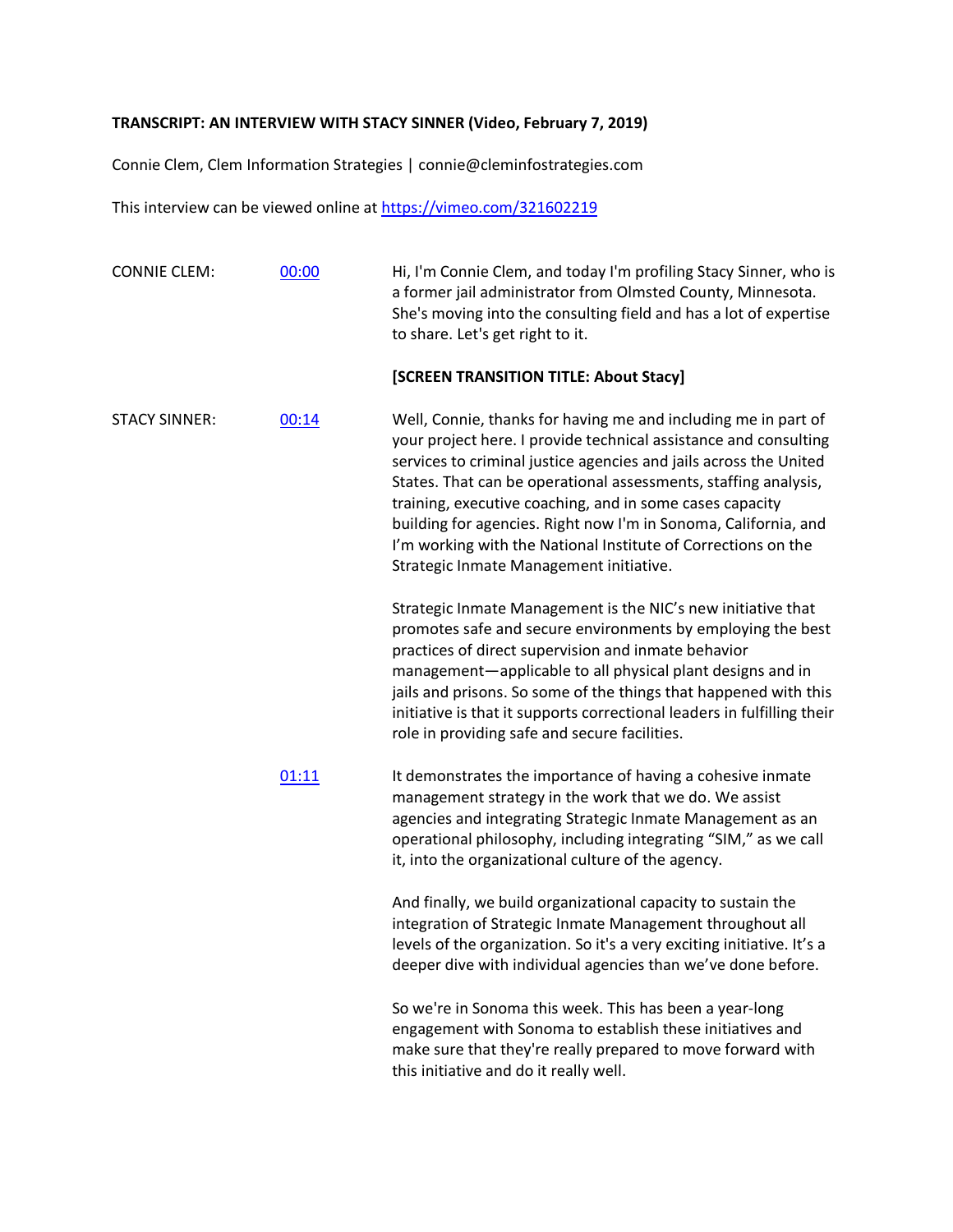| <b>CONNIE CLEM:</b>  |       | When you are working with an agency at this level, you're<br>working with the upper management or mid-management to<br>enable them to move forward with this?                                                                                                                                                                                                                                                                                                                                                                                                                                                                                                                                                                                 |
|----------------------|-------|-----------------------------------------------------------------------------------------------------------------------------------------------------------------------------------------------------------------------------------------------------------------------------------------------------------------------------------------------------------------------------------------------------------------------------------------------------------------------------------------------------------------------------------------------------------------------------------------------------------------------------------------------------------------------------------------------------------------------------------------------|
| <b>STACY SINNER:</b> | 02:14 | Great question. We begin with the executive staff of the agency.<br>So we come onsite, and we spend three days with the executive<br>staff-the sheriff, the undersheriff, all of the captains or<br>lieutenants or the higher level of executive management team,<br>to establish that they understand what they're going to be<br>asking their staff to do, and that they buy the concept in its<br>entirety. Then we come back and we teach the line staff and the<br>supervisors "Strategic Inmate Management: The Officer's Role"<br>and "Strategic Inmate Management: The Supervisor's Role."<br>Then we train trainers so that there's capacity-building inside of<br>the organization.                                                 |
|                      |       | And we not only do the training for trainers, but we coach the<br>trainers through their first couple of deliveries of the material.<br>And we've found that to be really helpful and useful, because<br>it's one thing to say, "Here's a lesson plan," and demonstrate<br>how the lesson plan is used, and it's another thing entirely to<br>give it to them and then just say, "Well, that's it-that's all the<br>support you get." So we really walk them through that really<br>carefully, and make it a very successful for them to be able to<br>continue to build capacity in the organization and to do it well.                                                                                                                      |
|                      |       | [SCREEN TRANSITION TITLE: Where did Strategic Inmate<br>Management come from?]                                                                                                                                                                                                                                                                                                                                                                                                                                                                                                                                                                                                                                                                |
|                      | 03:23 | Strategic Inmate Management is the evolution, if you will, of all<br>the research and all of the work in the field that has been done<br>with direct supervision starting with direct supervision in<br>prisons in the 1970s-direct supervision research and lesson<br>plan development, curriculum development in the early '90s for<br>jails. There was a rewrite of the curriculum in the early 2000s of<br>direct supervision and then a version of direct supervision called<br>Inmate Behavior Management, because we learned that<br>agencies were having a little bit of difficulty understanding the<br>application of the principles of direct supervision when they had<br>a physical plant design that wasn't direct supervision. |
|                      | 04:13 | And so a there was a little bit of adjustment to the curriculum so<br>that people could understand it a little better. And now, the<br>[NIC] Prisons Division is going to be picking up Strategic Inmate<br>Management as well.                                                                                                                                                                                                                                                                                                                                                                                                                                                                                                               |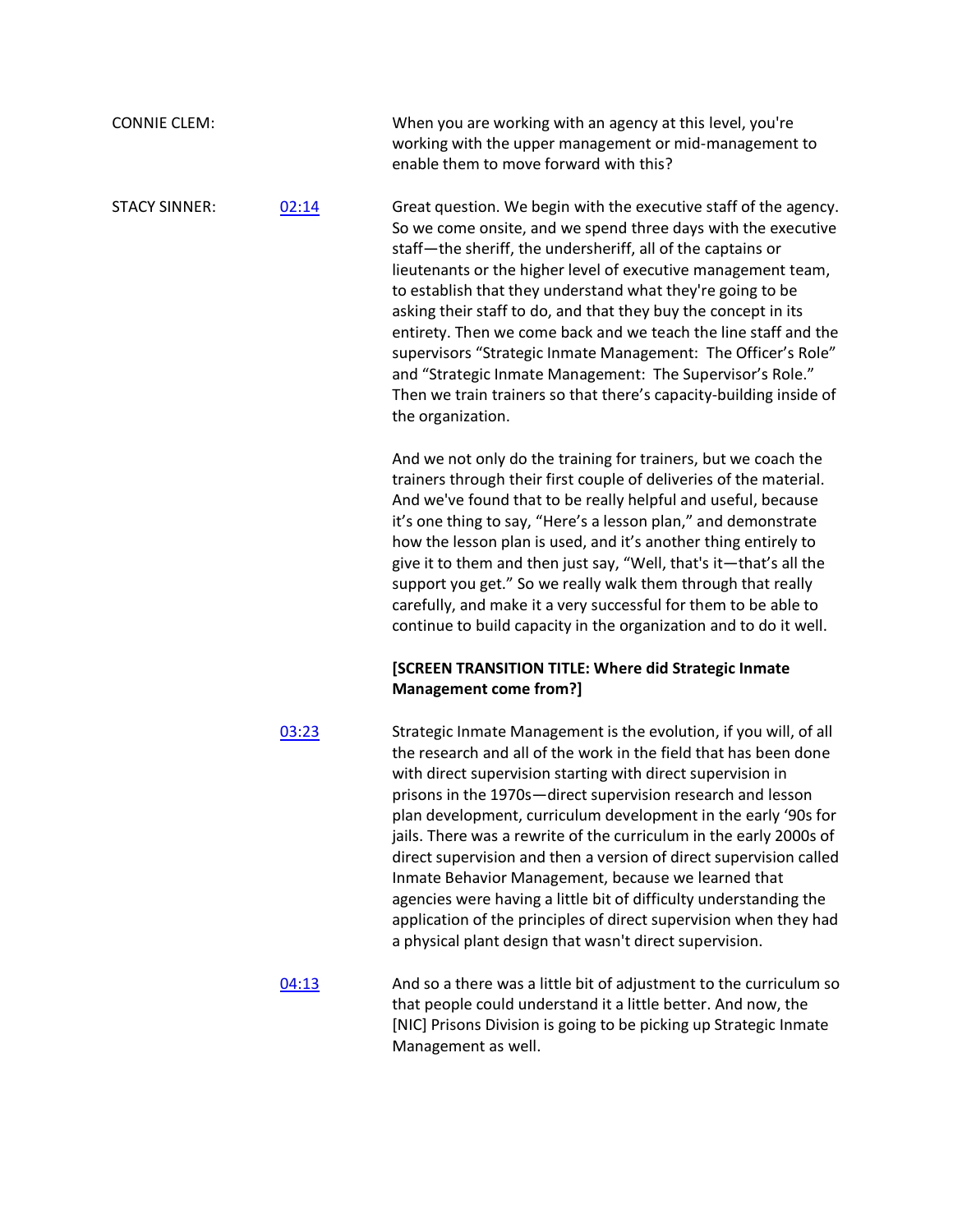## **[SCREEN TRANSITION TITLE: Is it working?]**

| 04:23 | There's question about whether or not what we do works-you<br>know, are we out here just spinning our wheels or what is<br>happening? And so a couple of different layers to that, I think.                                                                                                                                                                                                                                                                                                                                               |  |  |  |
|-------|-------------------------------------------------------------------------------------------------------------------------------------------------------------------------------------------------------------------------------------------------------------------------------------------------------------------------------------------------------------------------------------------------------------------------------------------------------------------------------------------------------------------------------------------|--|--|--|
|       | Related to staffing analysis or operational assessments, things<br>like that, we use very specific, established methodologies to<br>come to conclusions there, state jail standards, and national jail<br>standards. And so the roadmap for an agency following an<br>operational assessment is a pretty clear roadmap.                                                                                                                                                                                                                   |  |  |  |
|       | When we talk about training or transition processes with<br>agencies, then we're getting into a bit of agency culture, right?<br>A bit of organizational culture. And that is a little bit of a softer<br>touch in it.                                                                                                                                                                                                                                                                                                                    |  |  |  |
| 05:06 | And the question about success is a little more vague. So if this<br>was, for example, an optimal place to be for an agency, and this<br>is a current condition, the degree of success than an agency will<br>experience, has to do with, first, the readiness of the agency to<br>make a change, right? So if the agency is highly ready and<br>prepared to make a cultural change, then they can move. If this<br>is a continuum, we can move along that continuum a further<br>distance. And so that's important for the staff and the |  |  |  |

leadership of an agency to examine carefully before they embark on something like this.

And the National Institute of Corrections, related to the Strategic Inmate Management program, will do a readiness assessment with an agency, and will select agencies with the highest degree of readiness to receive a program like this and to walk through an engagement, that's 12 to 16 months long, to have them be ready for that, so that those staff in that agency can practice the art of inmate management and do it the best that they can. So that the impact on that agency as large as it can be.

So we want to move people from here to here, agencies from here to here [*demonstrating with hands*], and we want to get them as far down that continuum as we can with that engagement. So we're going to select agencies who are most ready.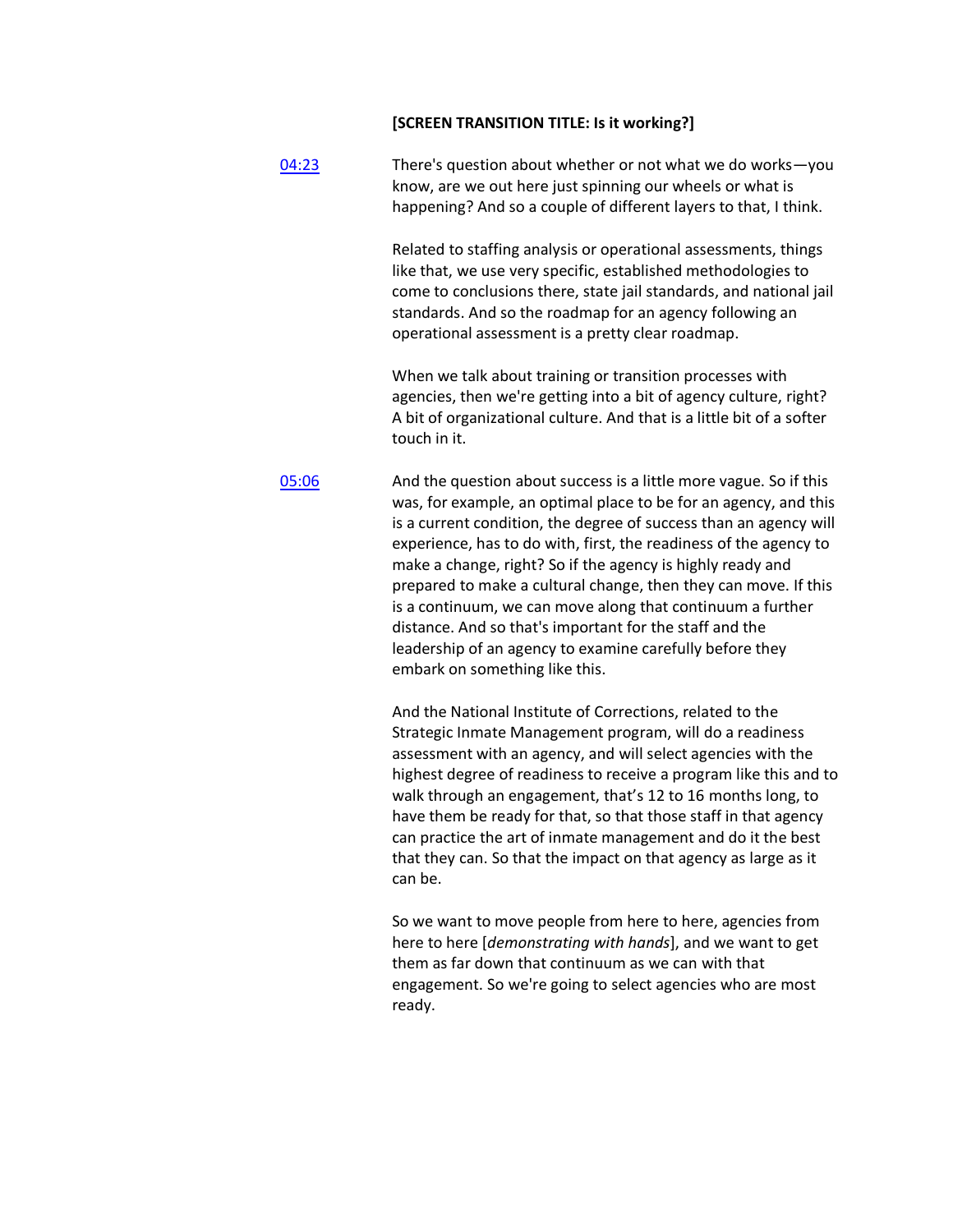## **[SCREEN TRANSITION TITLE: How did you get into jail work?]**

|                      | 06:39 | I would say that I'm in the business accidentally. I feel like most<br>people are, right? I don't feel like a lot of kids grow up going,<br>"Well, I'd like to work in jails when I get older," or something<br>like that. There isn't a lot of that. Maybe it's starting to happen<br>a little bit more now.                                                                                                                                                                                                                                       |
|----------------------|-------|-----------------------------------------------------------------------------------------------------------------------------------------------------------------------------------------------------------------------------------------------------------------------------------------------------------------------------------------------------------------------------------------------------------------------------------------------------------------------------------------------------------------------------------------------------|
|                      |       | But, coincidentally my grandfather was an elected sheriff in<br>Pipestone County, Minnesota. And when I was a child, that was<br>during the time when jails were part of the sheriff's residence.<br>And so the jail itself was separated from the sheriff's residence<br>by this industrial kitchen.                                                                                                                                                                                                                                               |
|                      | 07:14 | And so when we would go and stay with my grandparents, my<br>grandmother would make meals in this kitchen when she was<br>making meals for our family. At the same time, she was making<br>meals for the inmates who were in custody. And so when I was<br>five years old, I was taking trays from the kitchen and walking<br>over and giving them to the inmates that were, you know, six<br>steps away from the central part of the kitchen. So I don't know<br>if there was a little osmosis happening there, but I grew up in<br>this business. |
|                      |       | And then I just had some really, really wonderful mentors, you<br>know, people from the National Institute of Corrections,<br>yourself included, who I was fortunate enough to interact with<br>during the course of my career. I had wonderful sheriffs who<br>really wanted to do the very best work that we can be doing.                                                                                                                                                                                                                        |
|                      | 07:59 | So I was really fortunate to be able to be surrounded by people<br>who wanted to do good work, who were interested in the latest<br>ways of doing good work and how it would best serve our<br>communities.                                                                                                                                                                                                                                                                                                                                         |
|                      |       | [SCREEN TRANSITION TITLE: What else should people know<br>about jails?]                                                                                                                                                                                                                                                                                                                                                                                                                                                                             |
| <b>CONNIE CLEM:</b>  | 08:13 | So, Stacy. What else would you like people to know about jails,<br>corrections, and the industry?                                                                                                                                                                                                                                                                                                                                                                                                                                                   |
| <b>STACY SINNER:</b> |       | You know, we're in this together, right? As practitioners and<br>citizens. You know, whether you're a correctional officer or a<br>supervisor or a perhaps a contract health care provider or food<br>service provider, a member of an executive team, an elected<br>sheriff or a warden-the American justice system is important,<br>and your excellent contribution is valuable. So working together                                                                                                                                              |